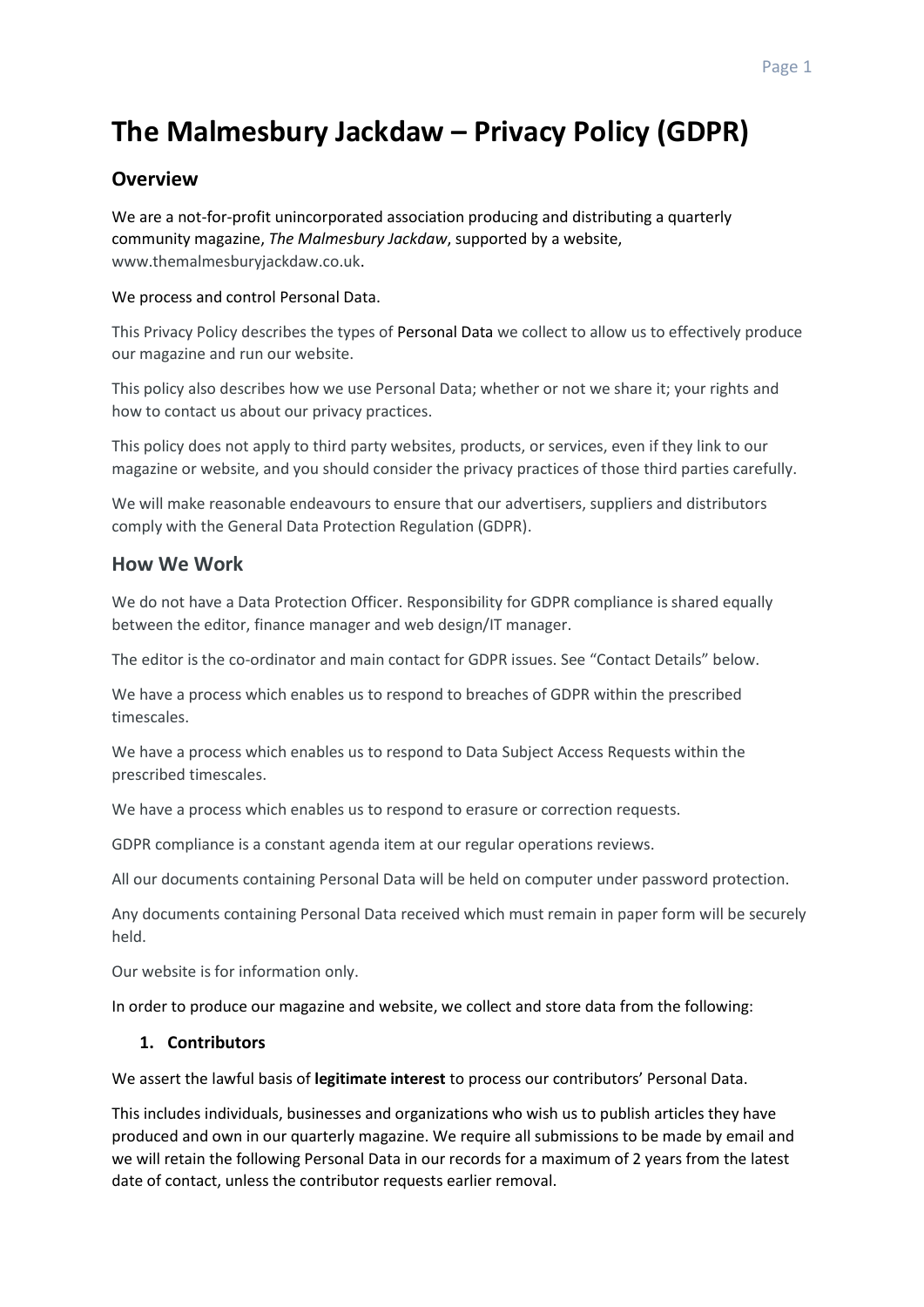- Contributor's name (including pseudonyms if provided)
- Contributor's email address
- Postal address
- Telephone number
- Title and date of the contribution

We will use this information for the following purposes **only**:

- To request and receive submissions from a contributor
- To discuss amendments to any submission received from a contributor
- To answer any queries a contributor may pose
- To display the author's name in the published article

#### **2. Advertisers**

We assert the lawful bases of **contract and legitimate interest** to process our advertisers' Personal Data.

This includes individuals, businesses and organizations who advertise in our magazine. We will retain the following Personal Data for a maximum of 10 years from the latest date of contact, unless the advertiser requests earlier removal.

- Advertiser's name and postal address
- Advertiser's email address
- Advertiser's telephone number
- Advertiser's specific contact name
- Details of the nature of their business

We will use this information for the following purposes **only**:

- To request and receive advertisements
- To discuss any amendments to the advertisement with the advertiser
- To invoice the advertiser and follow up non-payment
- Completion and retention of sales ledger records

Additionally, we will seek and retain publicly available information about potential new advertisers to enable us to contact them to offer advertising space in our magazine. The information we collect will be:

- Advertiser's name and postal address
- Advertiser's email address
- Advertiser's telephone number
- Advertiser's specific contact name
- Details of the nature of their business

If a potential advertiser does not take advertising space in our magazine, we will retain their Personal Data for a maximum of 2 years from the latest date of contact, unless they request earlier removal.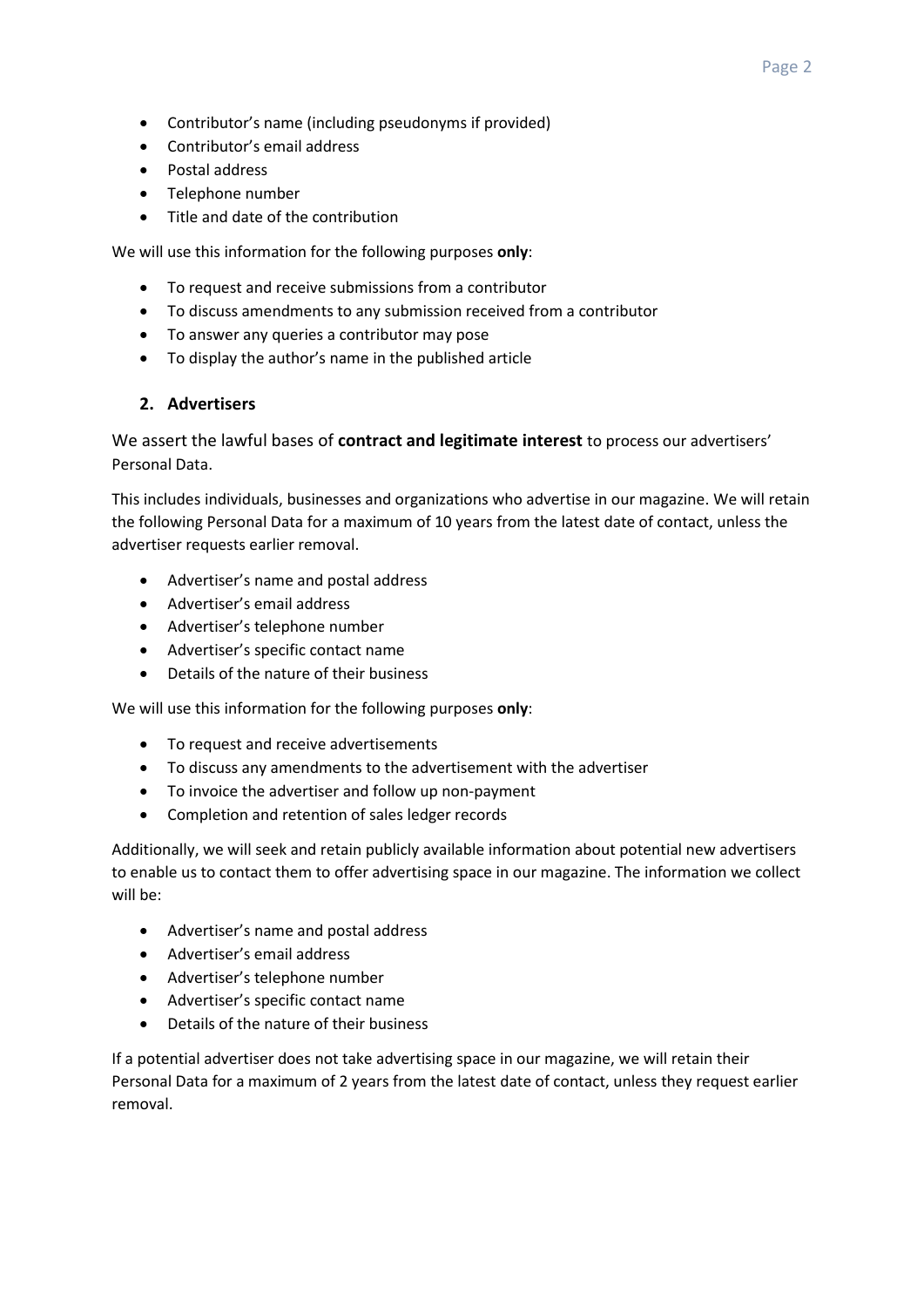# **3. Suppliers**

# We assert the lawful bases of **contract and legitimate interest** to process our suppliers' Personal Data.

This includes individuals, businesses and organizations who may supply services to our magazine. We will retain the following Personal Data for a maximum of 10 years after the service ceases, unless the supplier requests earlier removal.

- Supplier's name and postal address
- Supplier's email address
- Supplier's telephone number
- Supplier's bank account details
- Details of the nature of their business

We will use this information for the following purposes **only**:

- To request and receive services
- To discuss any changes to the service contract with the supplier
- To pay invoices received from the supplier
- Completion and retention of purchase ledger records

# **4. Distributors**

We assert the lawful basis of **legitimate interest** to process our distributors' Personal Data.

This includes individuals, businesses and organizations who may distribute our magazine. We will retain the following Personal Data for a maximum of 3 years for private individuals and 10 years for businesses from the latest date of contact, unless the distributor requests earlier removal.

- Distributor's name and postal address
- Distributor's email address
- Distributor's telephone number

We will use this information for the following purposes **only**:

- To arrange, organize and maintain the quarterly distribution of the magazine
- To discuss any changes to distribution requirements with the distributor
- To fulfil our duty of care towards the distributor
- Completion and retention of purchase ledger records

# **5. Subscribers**

We assert the lawful basis of **contract and legitimate interest** to process our subscribers' Personal Data.

We will retain the following Personal Data for a maximum of 3 years for private individuals from the latest date of contact, unless the distributor requests earlier removal.

- Distributor's name and postal address
- Distributor's email address
- Distributor's telephone number